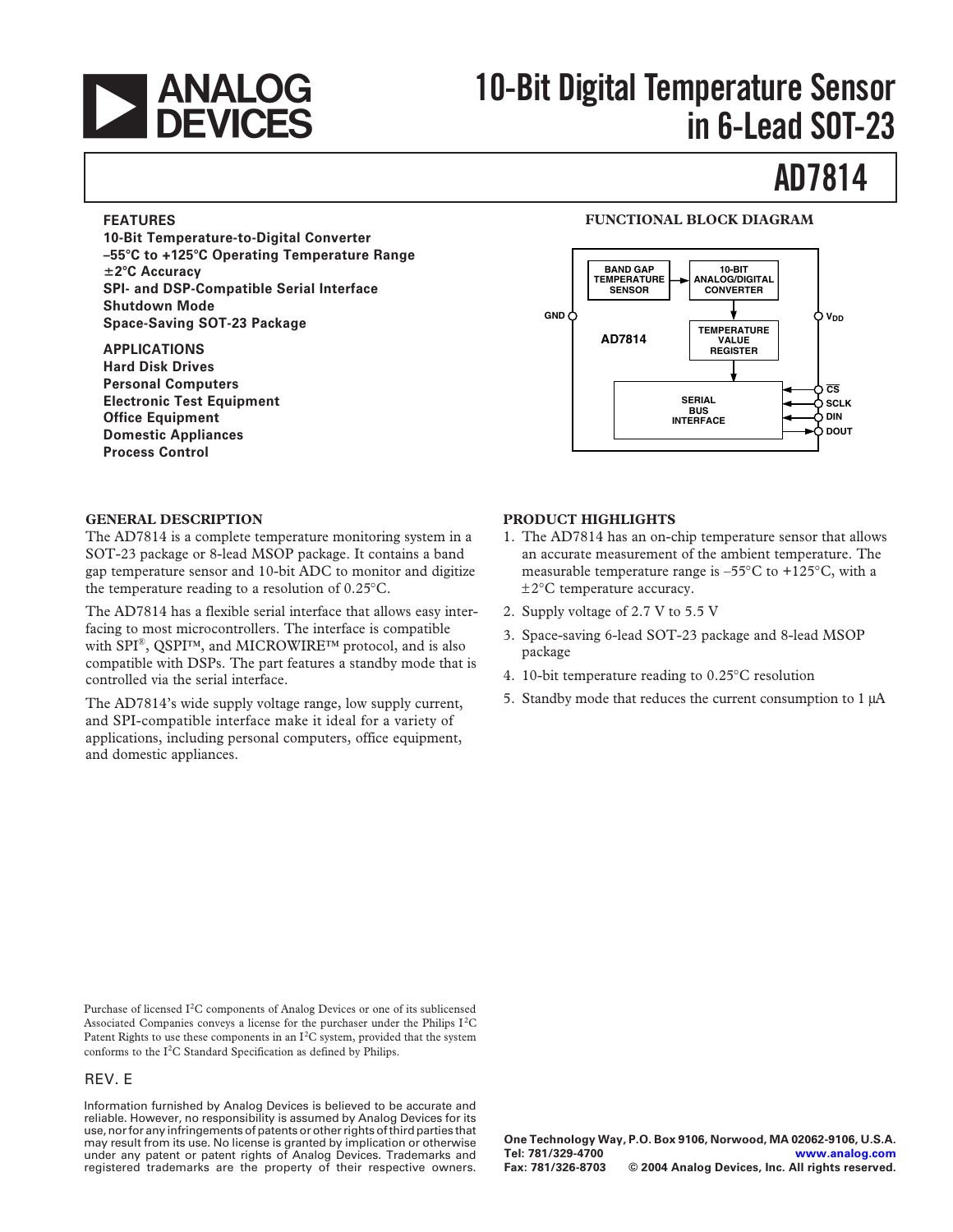# $\mathbf{AD7814}\text{---} \mathbf{SPECIFICATIONS}^1$  (T<sub>A</sub> = T<sub>MIN</sub> to T<sub>MAX</sub>, V<sub>DD</sub> = 2.7 V to 5.5 V, unless otherwise noted.)

| Parameter                            | Min              | Typ       | Max       | Unit            | <b>Test Conditions/Comments</b>                                    |
|--------------------------------------|------------------|-----------|-----------|-----------------|--------------------------------------------------------------------|
| TEMPERATURE SENSOR AND ADC           |                  |           |           |                 |                                                                    |
| Accuracy                             |                  |           | $\pm 2.0$ | $\rm ^{\circ}C$ | $T_A = 0$ °C to 85°C. $V_{DD} = 3$ V to 5.5 V <sup>2</sup>         |
|                                      |                  |           | ±2.5      | $\rm ^{\circ}C$ | $T_A = -40$ °C to 0°C. V <sub>DD</sub> = 3 V to 5.5 V <sup>2</sup> |
|                                      |                  | $\pm 2.0$ | ±3.5      | $\circ$ C       | $T_A = -55^{\circ}$ C to +125°C. V <sub>DD</sub> = 3 V to 5.5 V    |
| Resolution                           |                  | 10        |           | <b>Bits</b>     |                                                                    |
| Update Rate, t <sub>R</sub>          |                  | 400       |           | $\mu s$         |                                                                    |
| Temperature Conversion Time          |                  | 25        |           | $\mu s$         |                                                                    |
| <b>SUPPLIES</b>                      |                  |           |           |                 |                                                                    |
| Supply Voltage                       | 2.7              |           | 5.5       | V               | For Specified Performance                                          |
| Supply Current                       |                  |           |           |                 |                                                                    |
| Normal Mode                          |                  | 250       | 400       | μA              |                                                                    |
| Shutdown Mode ( $V_{DD} = 5 V$ )     |                  | 1.23      | 3         | $\mu A$         |                                                                    |
| Shutdown Mode ( $V_{DD} = 3 V$ )     |                  | 0.43      | 1         | μA              |                                                                    |
| Power Dissipation                    |                  | 80        |           | $\mu$ W         | $V_{DD}$ = 3 V. Using Normal Mode                                  |
| Power Dissipation                    |                  |           |           |                 | $V_{DD}$ = 3 V. Using Shutdown Mode                                |
| 1 sps                                |                  | 3.7       |           | $\mu$ W         |                                                                    |
| $10$ sps                             |                  | 3.9       |           | $\mu$ W         |                                                                    |
| $100$ sps                            |                  | 5.8       |           | $\mu$ W         |                                                                    |
| DIGITAL INPUT <sup>3</sup>           |                  |           |           |                 |                                                                    |
| Input High Voltage, VIH              | 2.4              |           |           | V               |                                                                    |
| Input Low Voltage, $V_{II}$          |                  |           | 0.8       | V               |                                                                    |
| Input Current, I <sub>IN</sub>       |                  |           | $\pm 1$   | μA              | $V_{IN}$ = 0 V to $V_{DD}$                                         |
| Input Capacitance, C <sub>IN</sub>   |                  |           | 10        | pF              | All Digital Inputs                                                 |
| DIGITAL OUTPUT <sup>3</sup>          |                  |           |           |                 |                                                                    |
| Output High Voltage, VOH             | $V_{DD}$ – 0.3 V |           |           |                 | $I_{\text{SOLRCE}} = I_{\text{SINK}} = 200 \mu A$                  |
| Output Low Voltage, V <sub>OL</sub>  |                  |           | 0.4       | V               | $I_{OL} = 200 \mu A$                                               |
| Output Capacitance, $C_{\text{OUT}}$ |                  |           | 50        | pF              |                                                                    |

#### NOTES

<sup>1</sup>All specifications apply for –55 $^{\circ}$ C to +125 $^{\circ}$ C unless otherwise stated.

<sup>2</sup>For V<sub>DD</sub> = 2.7 V to 3 V and T<sub>A</sub> = -40°C to +85°C, the typical temperature error is  $\pm 2^{\circ}$ C.

<sup>3</sup>Guaranteed by design and characterization, not production tested.

Specifications subject to change without notice.

## $\bf{TIMING}$   $\bf{CHARACTERISTICS}^{1, 2, 3}$  (T<sub>A</sub> = T<sub>MIN</sub> to T<sub>MAX</sub>, V<sub>DD</sub> = 2.7 V to 5.5 V, unless otherwise noted.)

| Parameter      | Limit    | Unit   | <b>Comments</b>                               |
|----------------|----------|--------|-----------------------------------------------|
| $t_1$          | $\theta$ | ns min | $\overline{\text{CS}}$ to SCLK Setup Time     |
| t <sub>2</sub> | 50       | ns min | <b>SCLK High Pulse Width</b>                  |
| $t_3$          | 50       | ns min | <b>SCLK Low Pulse Width</b>                   |
| $t_4^4$        | 35       | ns max | Data Access Time After SCLK Falling Edge      |
| t <sub>5</sub> | 20       | ns min | Data Setup Time Prior to SCLK Rising Edge     |
| $t_6$          |          | ns min | Data Hold Time After SCLK Rising Edge         |
| t <sub>7</sub> | $\theta$ | ns min | $\overline{\text{CS}}$ to SCLK Hold Time      |
| $t_8^4$        | 40       | ns max | $\overline{\text{CS}}$ to DOUT High Impedance |

NOTES

 $^{\rm l}$  Guaranteed by design and characterization, not production tested.

<sup>2</sup>All input signals are specified with tr = tf = 5 ns (10% to 90% of V<sub>DD</sub>) and timed from a voltage level of 1.6 V.

<sup>3</sup>See Figure 2.

4Measured with the load circuit of Figure 1.

Specifications subject to change without notice.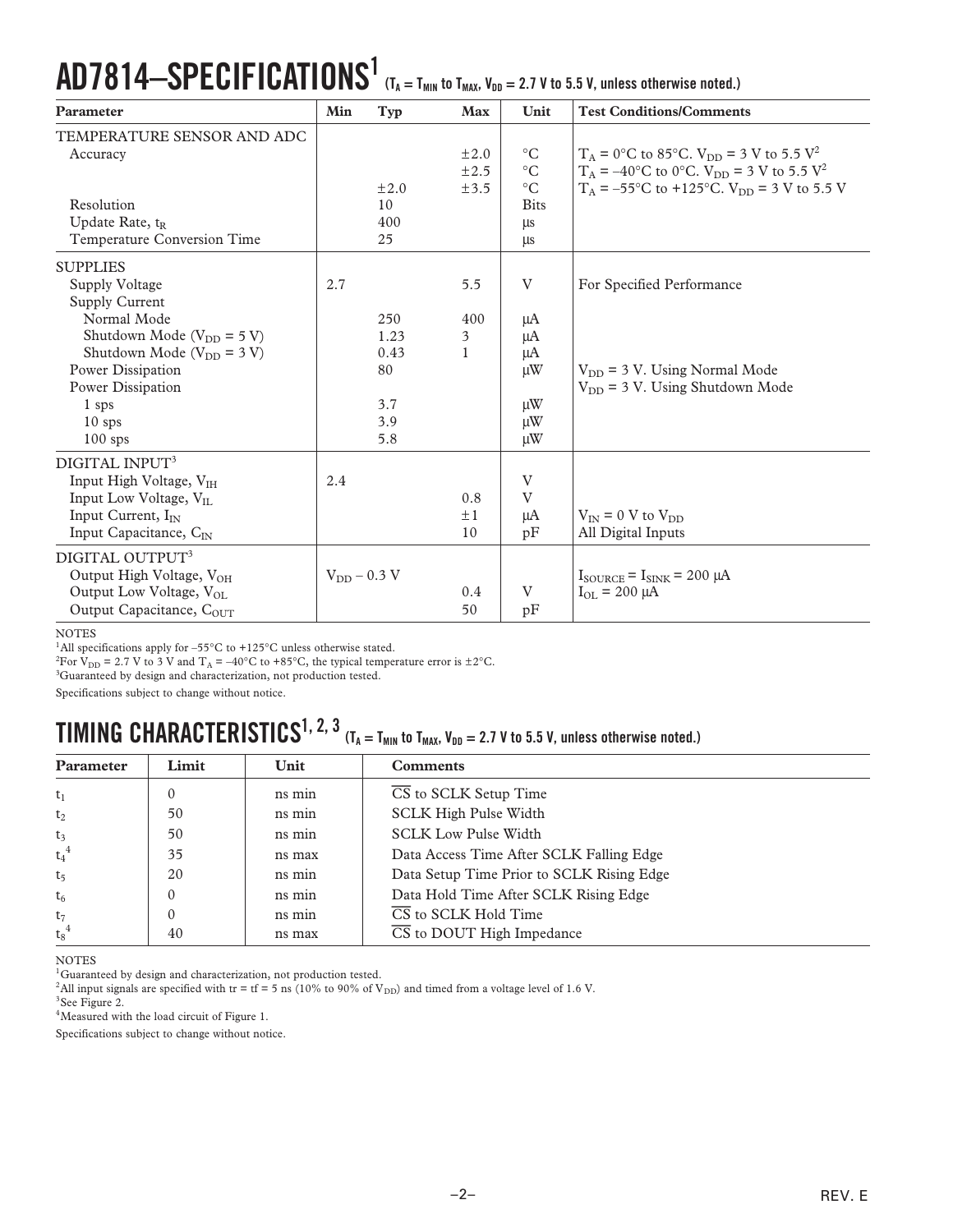### **AD7814**

#### **ABSOLUTE MAXIMUM RATINGS\***

\*Stresses above those listed under Absolute Maximum Ratings may cause permanent damage to the device. This is a stress rating only; functional operation of the device at these or any other conditions above those indicated in the operational section of this specification is not implied. Exposure to absolute maximum rating conditions for extended periods may affect device reliability.



Figure 1. Load Circuit for Data Access Time and Bus Relinquish Time

| Model                          | Temperature<br>Range                 | <b>Temperature</b><br>Error <sup>1</sup> | Package<br>Description | Package<br>Option | <b>Branding</b><br><b>Information</b> |
|--------------------------------|--------------------------------------|------------------------------------------|------------------------|-------------------|---------------------------------------|
| AD7814ART-500RL7               | $-55^{\circ}$ C to $+125^{\circ}$ C  | $\pm 2^{\circ}$ C                        | 6-Lead SOT-23          | $RT-6$            | CAA                                   |
| AD7814ART-REEL                 | $-55^{\circ}$ C to $+125^{\circ}$ C  | $\pm 2^{\circ}$ C                        | 6-Lead SOT-23          | $RT-6$            | <b>CAA</b>                            |
| AD7814ART-REEL7                | $-55^{\circ}$ C to $+125^{\circ}$ C  | $\pm 2^{\circ}$ C                        | 6-Lead SOT-23          | $RT-6$            | <b>CAA</b>                            |
| AD7814ARTZ-500RL7 <sup>2</sup> | $-55^{\circ}$ C to $+125^{\circ}$ C. | $\pm 2^{\circ}$ C                        | 6-Lead SOT-23          | $RT-6$            | <b>CAA</b>                            |
| $AD7814ARTZ-REEL2$             | $-55^{\circ}$ C to $+125^{\circ}$ C  | $\pm 2^{\circ}$ C                        | 6-Lead SOT-23          | $RT-6$            | CAA                                   |
| $AD7814ARTZ-REFL.72$           | $-55^{\circ}$ C to $+125^{\circ}$ C  | $\pm 2^{\circ}$ C                        | 6-Lead SOT-23          | $RT-6$            | CAA                                   |
| AD7814ARM                      | $-55^{\circ}$ C to $+125^{\circ}$ C. | $+2$ °C                                  | 8-Lead MSOP            | $RM-8$            | CAA                                   |
| AD7814ARM-REEL                 | $-55^{\circ}$ C to $+125^{\circ}$ C  | $\pm 2^{\circ}$ C                        | 8-Lead MSOP            | $RM-8$            | <b>CAA</b>                            |
| AD7814ARM-REEL7                | $-55^{\circ}$ C to $+125^{\circ}$ C  | $\pm 2^{\circ}$ C                        | 8-Lead MSOP            | $RM-8$            | CAA                                   |
| AD7814ARMZ <sup>2</sup>        | $-55^{\circ}$ C to $+125^{\circ}$ C  | $\pm 2^{\circ}$ C                        | 8-Lead MSOP            | $RM-8$            | CAA                                   |
| $AD7814ARMZ-REEL2$             | $-55^{\circ}$ C to $+125^{\circ}$ C  | $\pm 2^{\circ}$ C                        | 8-Lead MSOP            | $RM-8$            | CAA                                   |
| $AD7814ARMZ-REEL72$            | $-55^{\circ}$ C to $+125^{\circ}$ C  | $\pm 2^{\circ}$ C                        | 8-Lead MSOP            | $RM-8$            | <b>CAA</b>                            |

#### **ORDERING GUIDE**

<sup>1</sup>Temperature error is over 0°C to 85°C temperature range.  ${}^{2}Z$  = Pb-free part

#### **CAUTION**

ESD (electrostatic discharge) sensitive device. Electrostatic charges as high as 4000 V readily accumulate on the human body and test equipment and can discharge without detection. Although the AD7814 features proprietary ESD protection circuitry, permanent damage may occur on devices subjected to high energy electrostatic discharges. Therefore, proper ESD precautions are recommended to avoid performance degradation or loss of functionality.

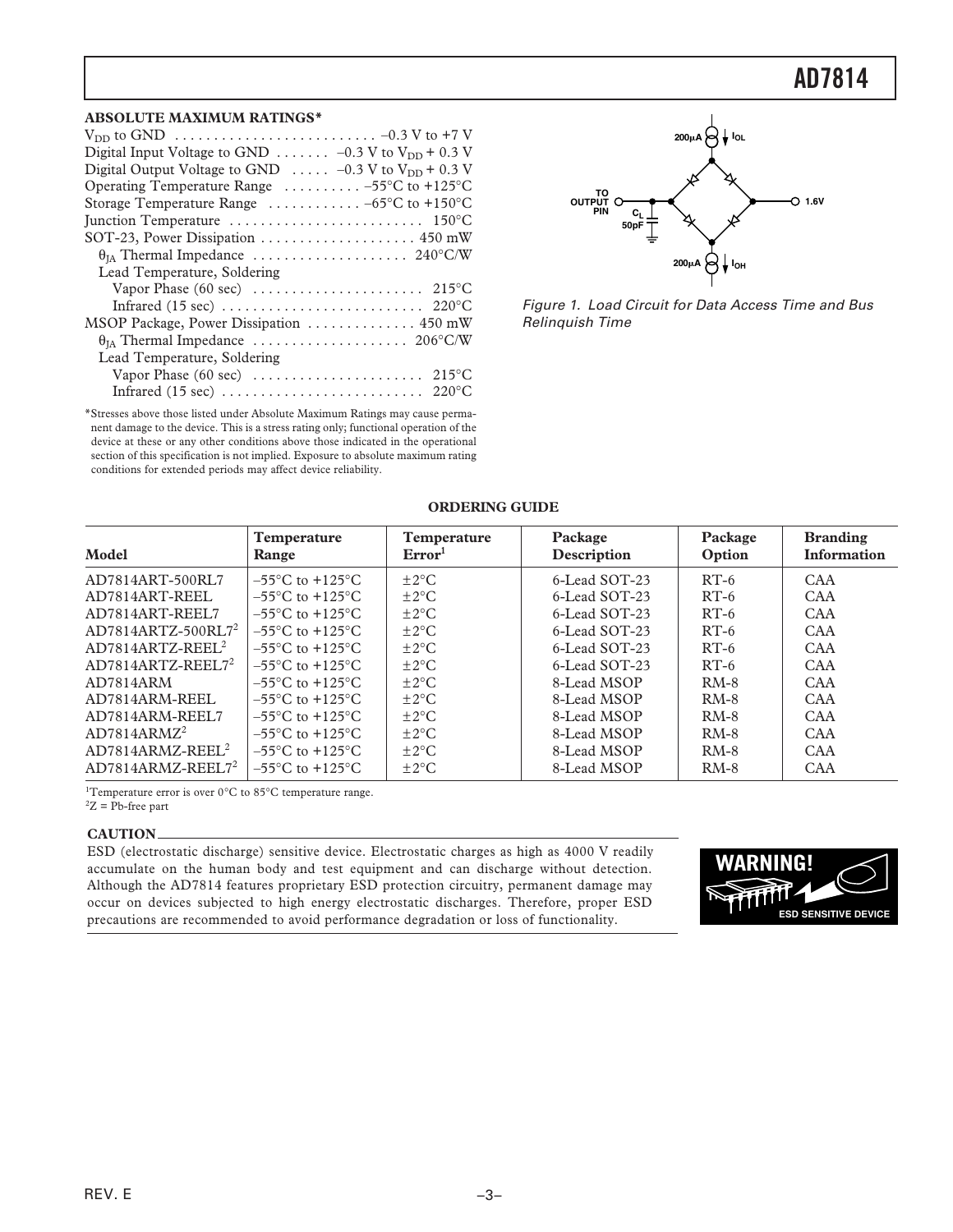## **AD7814**

#### **PIN FUNCTION DESCRIPTIONS**

| Pin<br><b>Mnemonic</b> | $SOT-23$<br>Pin No. | <b>MSOP</b><br>Pin No. | Description                                                                                                                                                                                                                |
|------------------------|---------------------|------------------------|----------------------------------------------------------------------------------------------------------------------------------------------------------------------------------------------------------------------------|
| <b>GND</b>             |                     | ד                      | Analog and Digital Ground                                                                                                                                                                                                  |
| <b>DIN</b>             | $\mathfrak{D}$      | 6                      | Serial Data Input. Serial data to be loaded to the part's control register is<br>provided on this input. Data is clocked into the control register on the rising<br>edge of SCLK.                                          |
| $V_{DD}$               | 3                   | 5                      | Positive Supply Voltage, 2.7 V to 5.5 V                                                                                                                                                                                    |
| <b>SCLK</b>            | 4                   | 4                      | Serial Clock Input. This is the clock input for the serial port. The serial clock<br>is used to clock data out of the temperature value register of the AD7814 and<br>to clock data into the control register on the part. |
| $\overline{\text{CS}}$ | 5                   | 3                      | Chip Select Input. Logic input. The device is selected when this input is low.<br>The SCLK input is disabled when this pin is high.                                                                                        |
| <b>DOUT</b>            | 6                   | 2                      | Serial Data Output. Logic output. Data is clocked out of the temperature<br>value register at this pin. Data is clocked out on the falling edge of SCLK.                                                                   |
| <b>NC</b>              |                     | 1,8                    | No Connect                                                                                                                                                                                                                 |

#### **PIN CONFIGURATIONS**

**SOT-23**





**MSOP**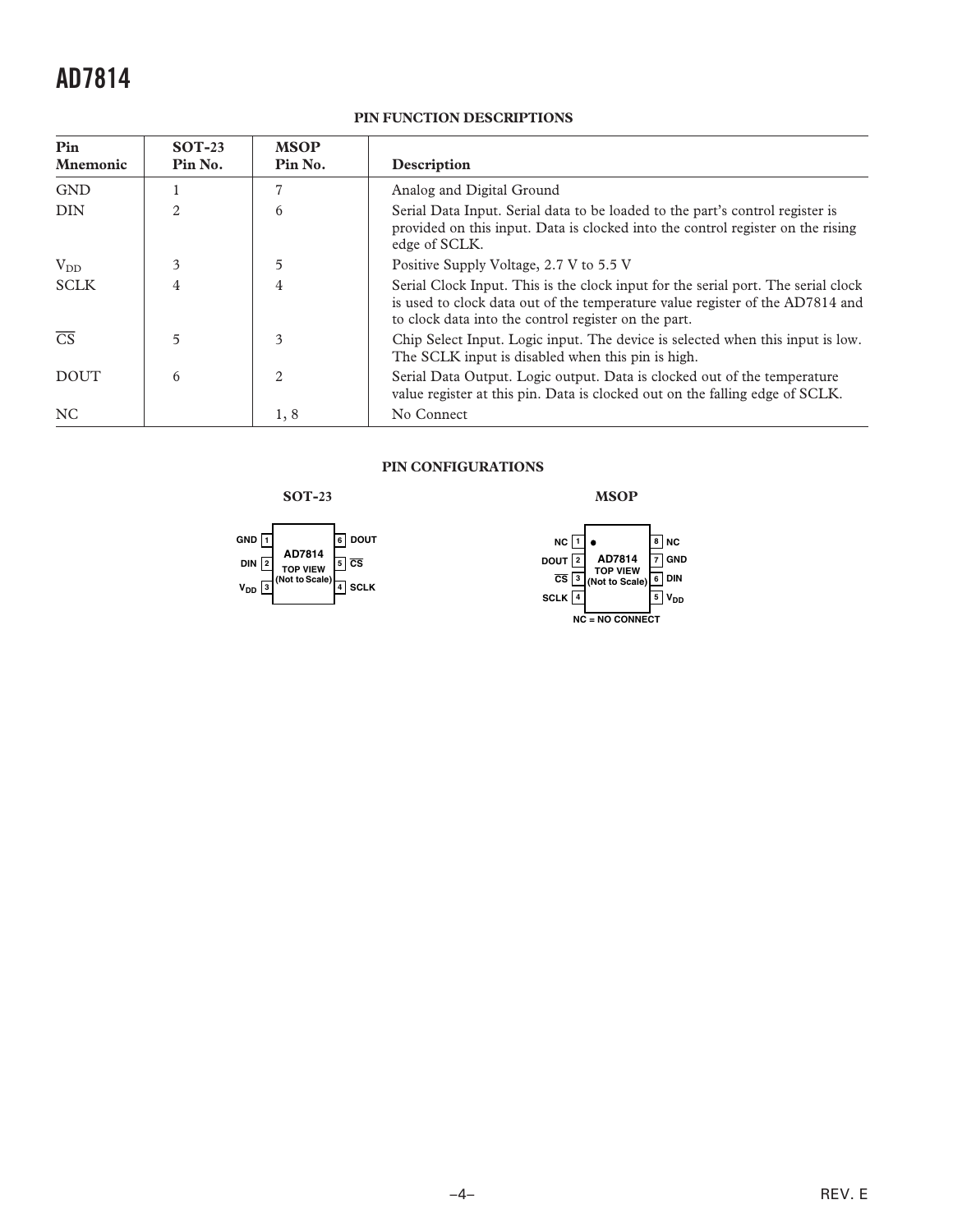#### **CIRCUIT INFORMATION**

The AD7814 is a 10-bit digital temperature sensor. The part houses an on-chip temperature sensor, a 10-bit A/D converter, a reference, and serial interface logic functions in a SOT-23 package. The A/D converter section consists of a conventional successive-approximation converter based around a capacitor DAC. The parts are capable of running on a 2.7 V to 5.5 V power supply.

The on-chip temperature sensor allows an accurate measurement of the ambient device temperature to be made. The working measurement range of the AD7814 is –55°C to +125°C.

#### **CONVERTER DETAILS**

The conversion clock for the part is internally generated so no external clock is required except when reading from and writing to the serial port. In normal mode, an internal clock oscillator runs the automatic conversion sequence. A conversion is initiated approximately every 350 µs. At this time, the part wakes up and performs a temperature conversion. This temperature conversion typically takes 25 µs, at which time the part automatically shuts down. The result of the most recent temperature conversion is available in the serial output register at any time. Once the conversion is finished, an internal oscillator starts counting and is designed to time out every 350 µs. The AD7814 then powers up and does a conversion. Please note that if the CS is brought low every 350  $\mu$ s ( $\pm$ 30%), then the same temperature value will be output onto the DOUT line every time without changing. It is recommended that the *CS* line is not brought low every 350 us  $(\pm 30\%)$ . The  $\pm 30\%$  covers process variation. The *CS* should become active (high to low) outside this range.

The device is designed to autoconvert every 350 µs. If the AD7814 is accessed during the conversion process, an internal signal is generated to prevent any update of the temperature value register during the conversion. Otherwise the user could read back spurious data. The design of this feature results in this internal lockout signal being reset only at the start of the next autoconversion. Therefore, if the  $\overline{CS}$  line goes active before the internal lockout signal has been reset to its inactive mode, the internal lockout signal will not be reset. To ensure that no lockout signal is set, bring the  $\overline{CS}$  low at a greater or less time than 350  $\mu$ s ( $\pm$ 30%). This will mean that the AD7814 is not interrupted during a conversion process. The AD7814 can be placed in a shutdown mode, via the control register, in which case the on-chip oscillator is shut down and no further conversions are initiated until the AD7814 is taken out of shutdown mode. The conversion result from the last conversion prior to shutdown can still be read from the AD7814 even when it is in shutdown mode.

In the automatic conversion mode, every time a read or write operation takes place, the internal clock oscillator is restarted at the end of the read or write operation. The result of the conversion is typically available 25 µs later. Similarly, when the part is taken out of shutdown mode, the internal clock oscillator is restarted and the conversion result is typically available

25 µs later. Reading from the device before conversion is complete will provide the same set of data.

#### **TEMPERATURE VALUE REGISTER**

The temperature value register is a read-only register that stores the temperature reading from the ADC in 10-bit twos complement format. The temperature data format is shown in Table I. This shows the full theoretical range of the ADC from –128°C to  $+127^{\circ}$ C, but in practice the temperature measurement range is limited to the operating temperature range of the device (–55°C to +125°C). A typical performance curve is shown in Figure 7.

**Table I. Temperature Data Format**

| Temperature         | <b>Digital Output</b><br>DB9DB0 |
|---------------------|---------------------------------|
| $-128$ °C           | 10 0000 0000                    |
| $-125\textdegree C$ | 10 0000 1100                    |
| $-100^{\circ}$ C    | 10 0111 0000                    |
| $-75^{\circ}$ C     | 10 1101 0100                    |
| $-50^{\circ}$ C     | 11 0011 1000                    |
| $-25^{\circ}$ C     | 11 1001 1100                    |
| $-0.25$ °C          | 11 1111 1111                    |
| $0^{\circ}$ C       | 00 0000 0000                    |
| $+0.25$ °C          | 00 0000 0001                    |
| $+10^{\circ}$ C     | 00 0010 1000                    |
| $+25^{\circ}$ C     | 00 0110 0100                    |
| $+50^{\circ}$ C     | 00 1100 1000                    |
| $+75^{\circ}$ C     | 01 0010 1100                    |
| $+100^{\circ}$ C    | 01 1001 0000                    |
| $+125\textdegree C$ | 01 1111 0100                    |
| $+127^{\circ}$ C    | 01 1111 1100                    |

#### **SERIAL INTERFACE**

The serial interface on the AD7814 consists of four wires *CS*, SCLK, DIN, and DOUT. The interface can be operated in 3-wire mode with DIN tied to Ground, in which case the interface has read-only capability, with data being read from the data register via the DOUT line. The DIN line is used to write the part into standby mode, if required. The *CS* line is used to select the device when more than one device is connected to the serial clock and data lines.

The part operates in a slave mode and requires an externally applied serial clock to the SCLK input to access data from the data register. The serial interface on the AD7814 is designed to allow the part to be interfaced to systems that provide a serial clock that is synchronized to the serial data, such as the 80C51, 87C51, 68HC11, 68HC05, and PIC16Cxx microcontrollers, as well as DSP processors.

A read operation from the AD7814 accesses data from the temperature value register, while a write operation to the part writes data to the control register.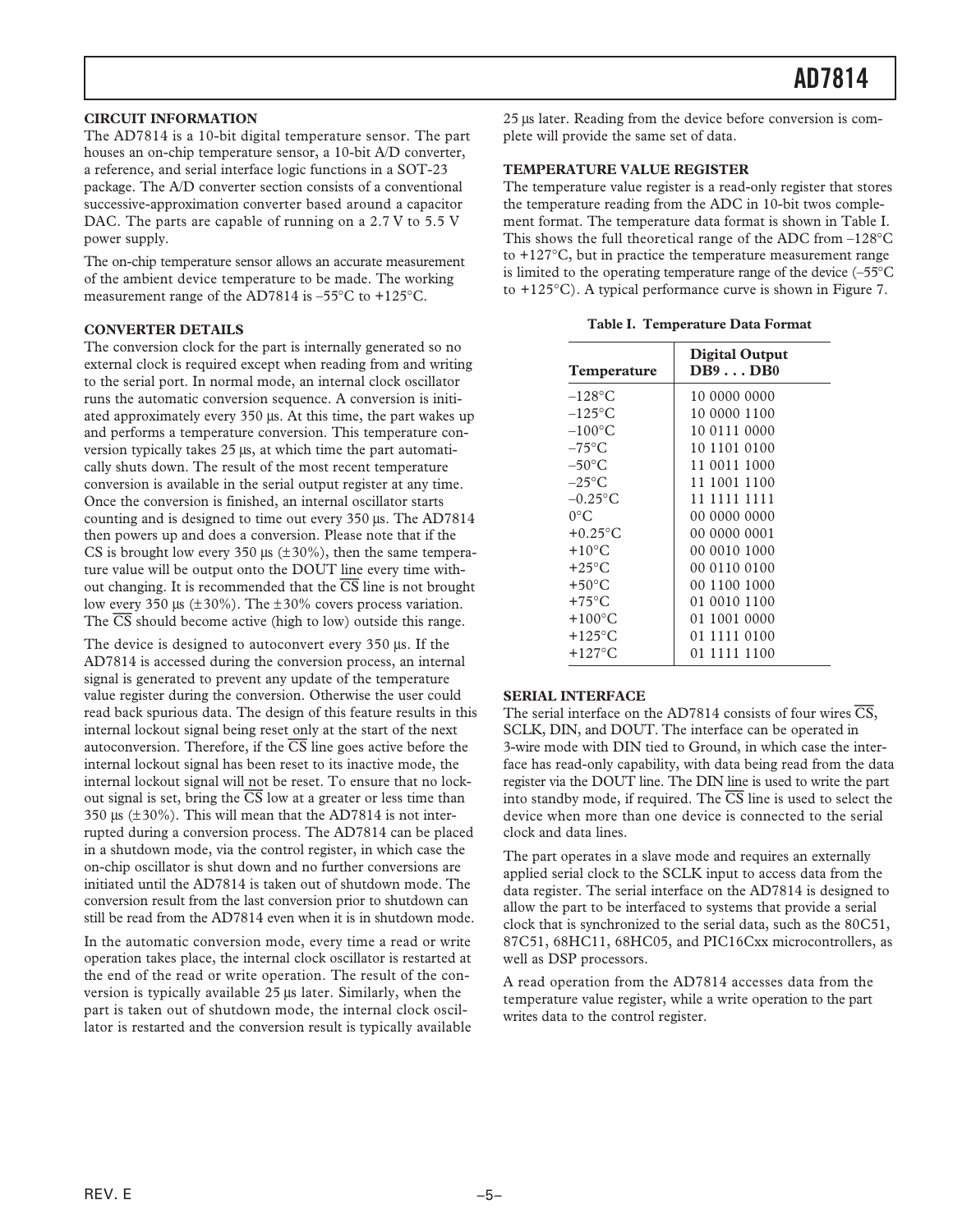

Figure 2. Serial Interface Timing Diagram

#### **Read Operation**

Figure 2 shows the timing diagram for a serial read from the AD7814. The *CS* line enables the SCLK input. Ten bits of data and a leading zero are transferred during a read operation. Read operations occur during streams of 16 clock pulses. The serial data is accessed in a number of bytes if 10 bits of data are being read. At the end of the read operation, the DOUT line remains in the state of the last bit of data clocked out of the AD7814 until *CS* returns high, at which time the DOUT line goes into three-state.

#### **Write Operation**

Figure 2 also shows the timing diagram for a serial write to the AD7814. The write operation takes place at the same time as the read operation. Data is clocked into the control register on the part on the rising edge of SCLK. Only the third bit in the data stream provides a user-controlled function. This third bit is the power-down bit which, when set to a 1, puts the AD7814 into shutdown mode. The first 2 bits of the data stream are "don't cares" while all other bits in the data stream, other than the power-down bit, should be 0 to ensure correct operation of the AD7814. Data is loaded to the control register on the fifteenth falling SCLK edge and the data takes effect at this time (i.e., if the part is programmed to go into shutdown, it does so at this point). If the  $\overline{\text{CS}}$  is brought high before this fifteenth SCLK edge, the control register will not be loaded and the power-down status of the part will not change.

#### **MICROPROCESSOR INTERFACING**

The AD7814's serial interface allows for easy interface to most microcomputers and microprocessors. Figures 3 through 6 show some typical interface circuits.

The serial interface on the AD7814 consists of four wires: *CS*, DIN, DOUT, and SCLK. All interface circuits shown utilize all four interface lines. However, it is possible to operate the interface with three wires. If the application does not require the power-down facility offered by the AD7814, the DIN line can be tied permanently low. Thus, the interface can be operated from just three wires: SCLK, *CS*, and DOUT.

The serial data transfer to and from the AD7814 requires a 16-bit read operation. Many 8-bit microcontrollers have 8-bit serial ports and this 16-bit data transfer is handled as two 8-bit transfers. Other microcontrollers and DSP processors transfer 16 bits of data in a serial data operation.

#### **AD7814 to MC68HC11 Interface**

Figure 3 shows an interface between the AD7814 and the MC68HC11 microcontroller. The MC68HC11 is configured in the master mode with its CPOL bit set to a logic one and its CPHA bit set to a logic one. When the MC68HC11 is configured like this, its SCLK line idles high between data transfers. Data is transferred to and from the AD7814 in two 8-bit serial data operations. The diagram shows the full (4-wire) interface. PC1 of the MC68HC11 is configured as an output and used to drive the *CS* input.



Figure 3. AD7814 to MC68HC11 Interface

#### **AD7814 to 8051 Interface**

An interface circuit between the AD7814 and the 8051 microcontroller is shown in Figure 4. The 8xC51 is configured in its Mode 0 serial interface mode. The serial clock line of the 8xC51 (on P3.1) idles high between data transfers. Data is transferred to and from the AD7814 in two 8-bit serial data operations. The AD7814 outputs the MSB of its data stream as the first valid bit while the 8xC51 expects the LSB first. Thus, the data read into the serial buffer needs to be rearranged before the correct data word from the AD7814 is available in the accumulator.

In the example shown, the AD7814 is connected to the serial port of the 8051. Because the serial interface of the 8xC51 contains only one data line, the DIN line of the AD7814 is tied low in the interface example given in Figure 4.

For applications that require the use of the power-down feature of the AD7814, the serial interface should be implemented using data port lines on the 8051. This allows a full-duplex serial interface to be implemented. The method involves 'bitbanging' a port line to generate a serial clock while using two other port lines to shift data in and out with the fourth port line connecting to  $\overline{CS}$ . Port lines 1.0 through 1.3 (with P1.1 configured as an input) can be used to connect to SCLK, DOUT, DIN, and *CS*, respectively, to implement this scheme.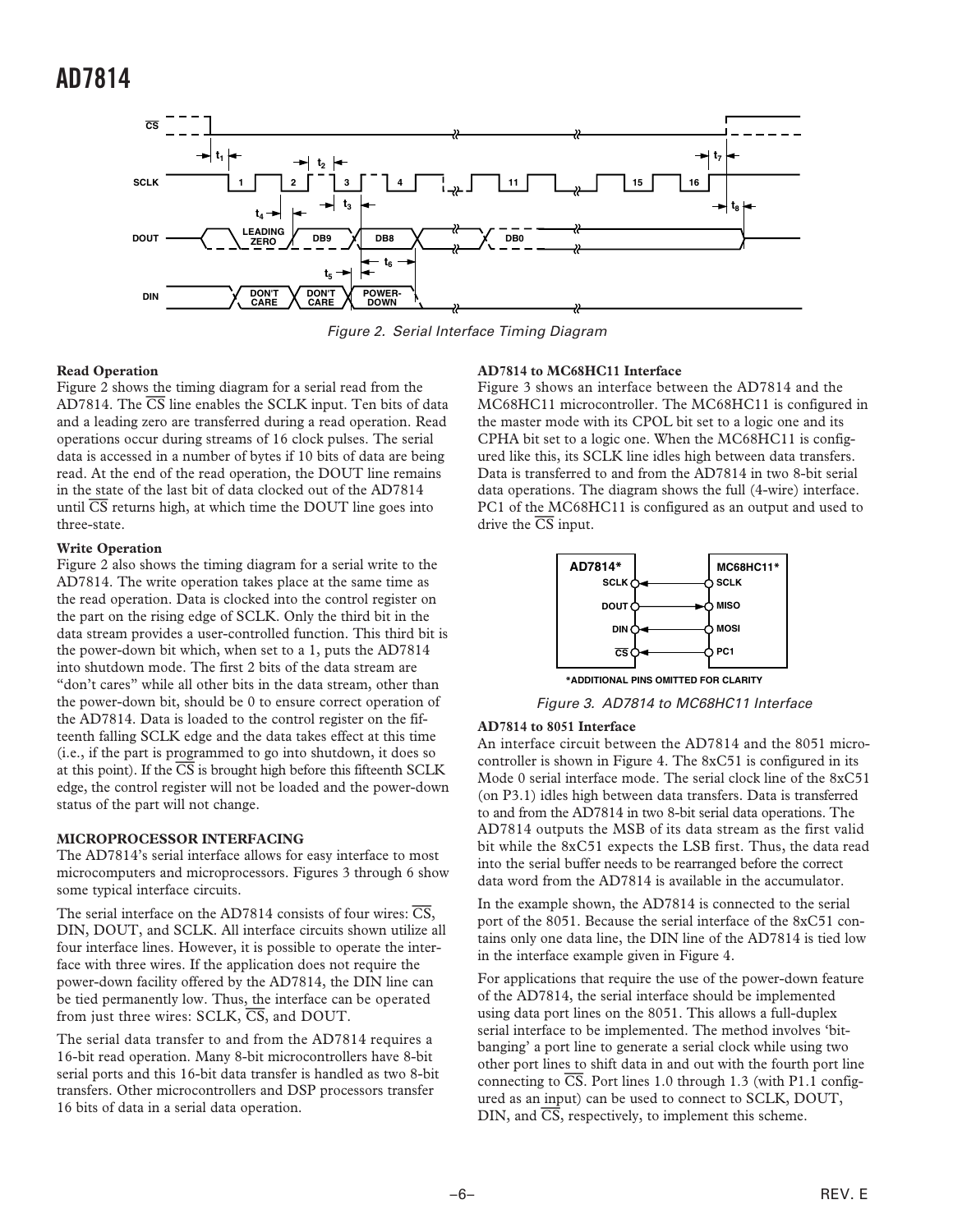### **AD7814**



Figure 4. AD7814 to 8051 Interface

#### **AD7814 to PIC16C6x/7x Interface**

Figure 5 shows an interface circuit between the AD7814 and the PIC16C6x/7x microcontroller. The PIC16C6x/7x synchronous serial port (SSP) is configured as an SPI master with the clock polarity bit set to a logic one. In this mode, the serial clock line of the PIC16C6x/7x idles high between data transfers. Data is transferred to and from the AD7814 in two 8-bit serial data operations. In the example shown, port line RA1 is being used to generate the *CS* for the AD7814.



**\*ADDITIONAL PINS OMITTED FOR CLARITY**

Figure 5. AD7814 to PIC16C6x/7x Interface

#### **AD7814 to ADSP-21xx Interface**

Figure 6 shows an interface between the AD7814 and the ADSP-21xx DSP processor. To ensure correct operation of the interface, the SPORT control register should be set up as follows:

 $TFSW = RFSW = 1$ , Alternate Framing INVRFS = INVTFS = 1, Active Low Framing Signal DTYPE = 00, Right Justify Data SLEN = 1111, 16-Bit Data Words ISCLK = 1, Internal Serial Clock TFSR = RFS = 1, Frame Every Word IRFS = 0, RFS Configured As Input ITFS = 1, TFS Configured As Output

The interface requires an inverter between the SCLK line of the ADSP-21xx and the SCLK input of the AD7814. The ADSP-21xx has the TFS and RFS of the SPORT tied together with TFS set as an output and RFS set as an input. The DSP operates in alternate framing mode and the SPORT control register is set up as described earlier.



Figure 6. AD7814 to ADSP-21xx Interface

#### **MOUNTING THE AD7814**

The AD7814 can be used for surface or air temperature sensing applications. If the device is cemented to a surface with thermally conductive adhesive, the die temperature will be within about 0.1°C of the surface temperature, thanks to the device's low power consumption. Care should be taken to insulate the back and leads of the device from the air, if the ambient air temperature is different from the surface temperature being measured.

The ground pin provides the best thermal path to the die, so the temperature of the die will be close to that of the printed circuit ground track. Care should be taken to ensure that this is in good thermal contact with the surface being measured.

As with any IC, the AD7814 and its associated wiring and circuits must be kept free from moisture to prevent leakage and corrosion, particularly in cold conditions where condensation is more likely to occur. Water-resistant varnishes and conformal coatings can be used for protection. The small size of the AD7814 package allows it to be mounted inside sealed metal probes, which provide a safe environment for the device.

#### **SUPPLY DECOUPLING**

The AD7814 should be decoupled with a 0.1 µF ceramic capacitor between  $V_{DD}$  and GND. This is particularly important if the AD7814 is mounted remotely from the power supply.



Figure 7. Typical Temperature Error